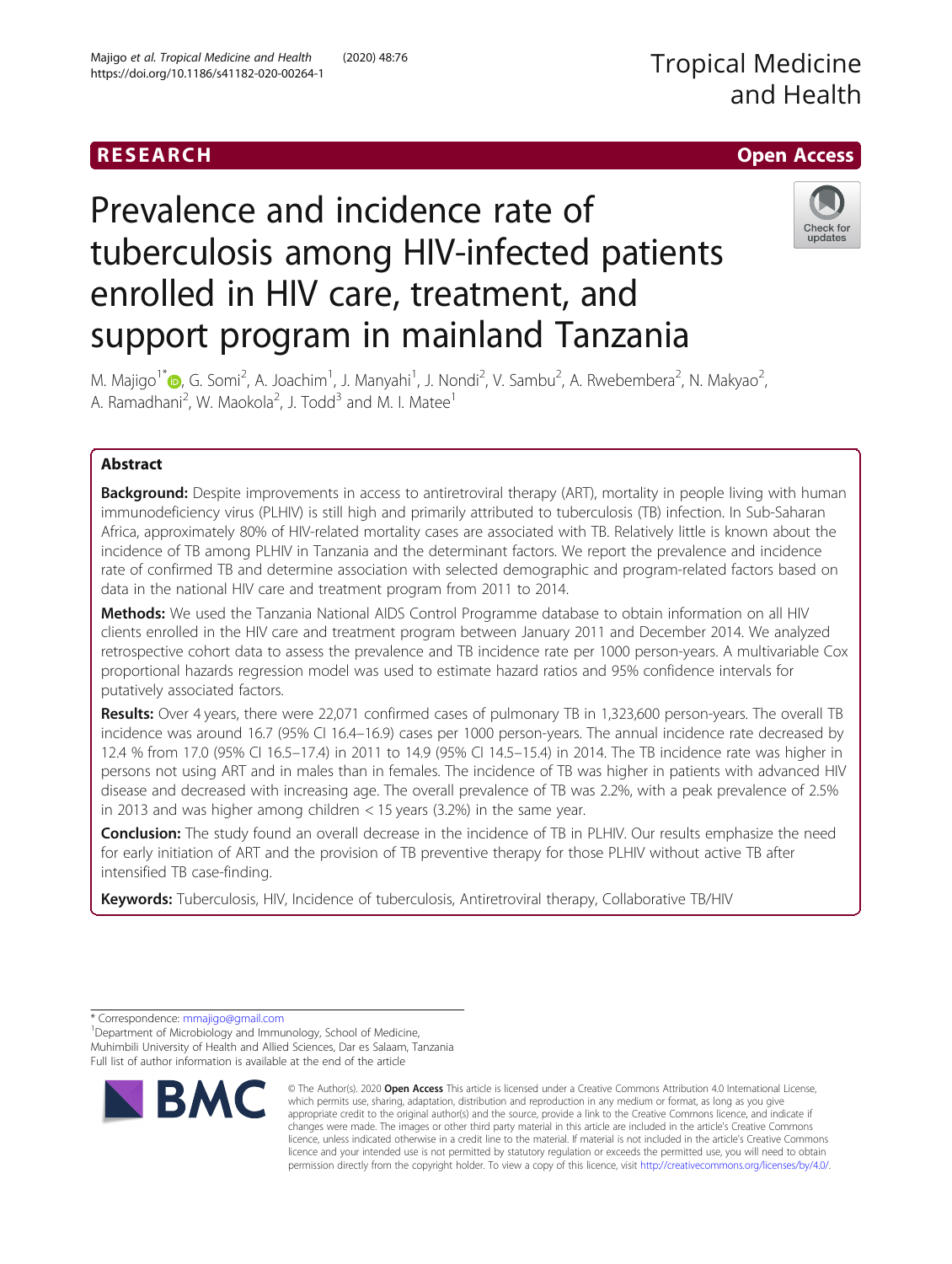#### Introduction

Tuberculosis (TB) and human immunodeficiency virus (HIV) co-infection is a significant public health problem worldwide  $[1-3]$  $[1-3]$  $[1-3]$  $[1-3]$  $[1-3]$ . The lifetime risk of developing active TB among people living with HIV (PLHIV) maybe 20 times higher than in people without HIV [[4\]](#page-6-0). Tanzania is among the 30 countries with high TB burden and TB and HIV co-infection in the world [\[5](#page-6-0)]. The National Tuberculosis and Leprosy Programme annual report of 2017 indicates that about 31% of all TB-notified cases had co-infection with HIV [[6\]](#page-6-0). Despite the increased access to antiretroviral therapy (ART), mortality in PLHIV is still high, and TB is the leading cause of mortality [[7](#page-6-0)– [9\]](#page-6-0). Some studies found that TB preventive therapy by isoniazid reduces the incidence of TB in HIV-infected patients [[10,](#page-6-0) [11\]](#page-6-0). Conversely, some studies have reported an unacceptably high incidence of TB after ART initiation as a result of immune reconstitution [[12,](#page-6-0) [13\]](#page-6-0).

In 2004, the World Health Organization (WHO) formulated an interim policy to guide member states in implementing collaborative TB/HIV activities [[14](#page-6-0)] and further addressed the requirement for collaborative effort to address the burden of TB and HIV [\[15](#page-6-0)]. Subsequently, the Ministry of Health in Tanzania formed a national TB/HIV coordinating body in 2005 for delivering integrated TB and HIV services to reduce the burden of TB in PLHIV [\[14](#page-6-0)]. In these collaborative activities, screening for HIV among TB patients occurs in the TB clinics, likewise, the screening for TB at HIV care and treatment clinics. The country recommends TB preventive therapy to be part of the package of care for PLHIV. All HIV-positive individuals who screen negative for active TB are eligible for isoniazid preventive therapy for 6 months [[16\]](#page-6-0)

Previous reports from analysis of data collected between 2004 and 2012 in Dar es Salaam, the largest city in Tanzania, reported the TB incidence rate of 7.9/100 person-years before ART initiation and 4.4/100 personyears for patients receiving ART [\[17](#page-6-0)]. However, the reported TB incidence rates among HIV-infected patients before and after ART initiation were from HIV-infected cohort in the largest city in the country, which might not reflect the country-wide incidence rates. Also, the incidence rate might change with time, taking into consideration the implementation of collaborative TB and HIV activities. We, therefore, analyzed data in the national HIV care and treatment program collected from 2011 to 2014 to determine the country-wide incidence of TB and among PLHIV related factors.

#### Material and methods

#### Design, setting, and population

The descriptive-analytical study of retrospective cohort data is routinely collected between 2011 and 2014 at HIV service delivery clinics and archived in the National AIDS Control Programme database. The data included information from all clients attending HIV care and treatment services, as stipulated in the national program for HIV management [[16\]](#page-6-0). All HIV patients in Tanzania receive the same quality of care and treatment services at care and treatment clinics (CTC). The clinics have been set up, in both public and private hospitals, health centers and dispensaries, throughout Tanzania. An integral part of the delivery of care and treatment is to ensure that effective monitoring and evaluation of the HIV program takes place.

#### Care and treatment service

Provision of quality HIV care and treatment service was guided by the national HIV/AIDS care and treatment guideline [[16](#page-6-0)]. Patients eligible for ART had baseline CD4 counts below 200 cells/ $mm<sup>3</sup>$  regardless of WHO stage or baseline CD4 counts between 200 and 350 cells/ mm<sup>3</sup> and be in baseline WHO stage 3 or 4 or baseline WHO stage 4 regardless CD4 counts. Also, all adult patients with confirmed TB status during clinic enrolment were eligible for ART. Before the initiation of ART in any patient, health care workers conduct a complete assessment of the patient, starting with in-depth medical history followed by a head-to-toe physical examination, including WHO clinical staging. TB screening questionnaire was administered at baseline and during scheduled follow-up visits.

The country introduced a new guideline in 2012 to combat the poor enrolment of the pediatric population on ART that directed treatment of all HIV-positive children, under the age of 15 years, with suitable ART regimes [\[16](#page-6-0)]. Health care workers evaluated HIV-infected children for TB disease at the time of HIV diagnosis; at any time when they present with symptoms suggestive of TB during a scheduled follow-up visit or when they have a history of a new contact to an adult with TB. A standardized score chart, which is TB symptomscreening, was a tool used for screening of tuberculosis in children.

#### Data management

Primary data generated in the CTC was captured on facility-held information collection tools designated as CTC2 card. Information from CTC2 cards at the health facility level is aggregated either manually or electronically at different levels up to the national level. The manually aggregated data is electronically captured at the national level. Moreover, patient-level data from health facilities with electronic CTC2 databases is exported to the national level. In the end, electronically available aggregated data at the national level and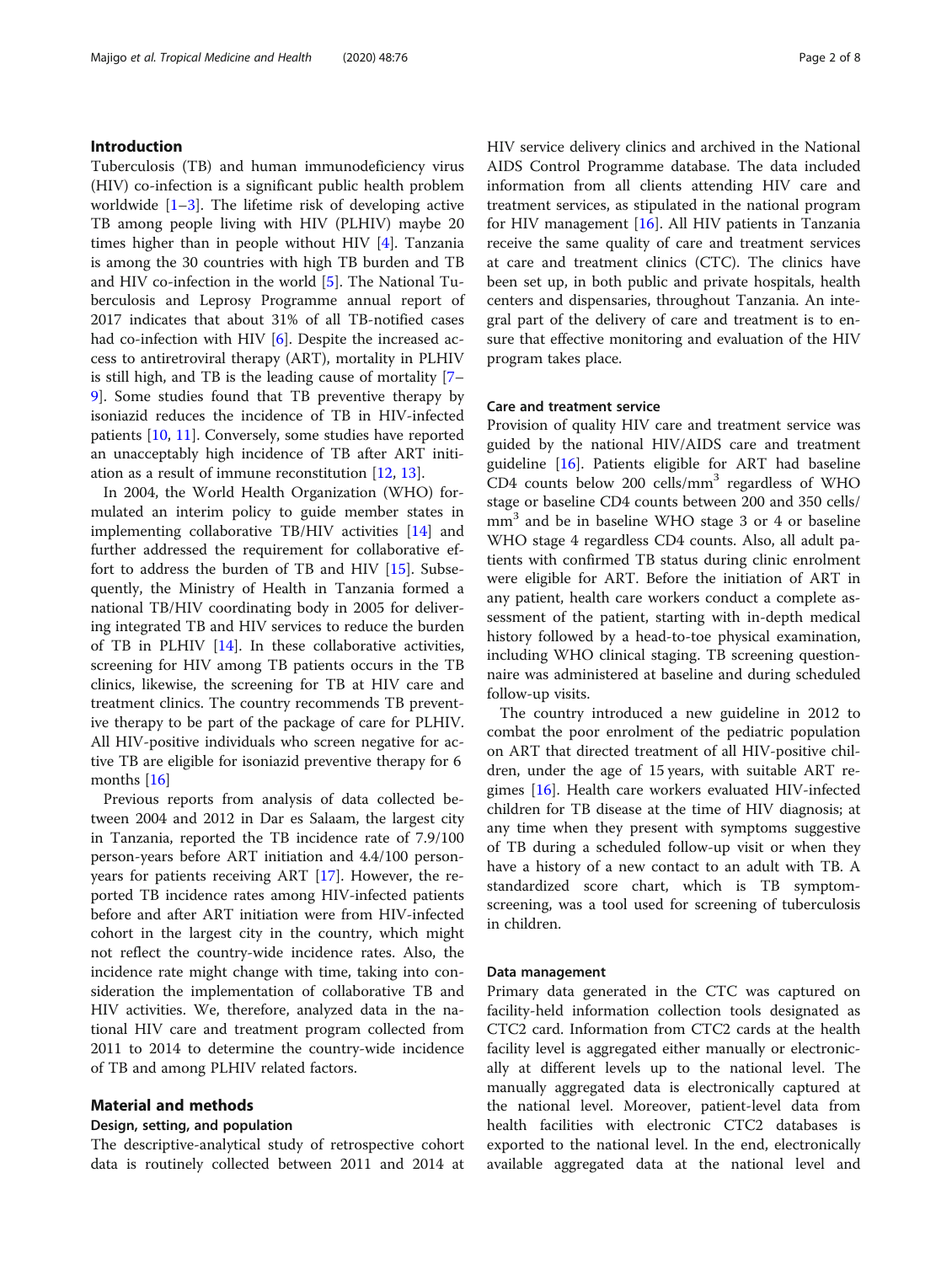patient-level data create a macro database designated as CTC3.

#### Definition of variables

Adult patients are referred to as those aged 15 years and older, as described in the National guideline for the Management of HIV and AIDS in Tanzania [\[16](#page-6-0)]. HIV clients "non-ART" are all patients who have enrolled in CTC but have not yet initiated ART. HIV clients "on ART" are all patients who have initiated ART. The date of enrolment in CTC was defined as the first date documented in the database, and enrolment year extracted from the first visit date. The date first initiated on ART was taken from the CTC record if it was recorded and otherwise defined as the first date recorded to receive ART. Patients were defined as the loss to follow-up (LTFU) if they had not attended any clinic in the 6 months preceding 31 December 2014 and were not known to have died. TB incidence was defined as a new bacteriologically confirmed case of TB by smear, Gen-Xpert, or culture between1 January 2011 and 31 December 2014.

#### Data analysis

Abstracted data were analyzed using StataCorp 2015 (Stata Statistical Software: Release 14. College Station, TX: StataCorp LP). The individual-level data were used to calculate the prevalence, incidence rate, and risk factors for the occurrence of tuberculosis. The analysis included all individuals who attended CTC from 1 January 2011 to 31 December 2014. The prevalence of tuberculosis was calculated for the entire patient population and separately for each program year. Further analyses stratified the subjects by sex, age group, and ART status (ART and Non-ART).

Patient characteristics at the time of incidence of TB were described by the year using frequencies and percentages for categorical variables. Patients seen in 2011 were followed until one of the following happened: the first episode of TB, or censored due to death, lost-tofollow-up, or on 31 December 2014. We divided the interval into the years to obtain annual TB incidence. We calculated the TB incidence rate by dividing the total number of TB incidence by the 1000 person-year of observation. A multivariable Cox proportional hazards regression model was used to estimate hazard ratios adjusted for all covariates and 95% confidence intervals (CI) for factors associated with TB incidence. Kaplan-Meier estimation methods were used to calculate the probabilities of cumulative TB incidence after enrolment into the clinic, stratified by baseline characteristics of interest.

#### Results

Data were extracted and analyzed from records of 527, 249 individuals with a total of 11,539,844 clinical encounters enrolled in HIV care and treatment services between 2011 and 2014, with an average of 6 encounters per year (Table 1).

#### Prevalence of tuberculosis

The number of cases and prevalence of TB among HIV clients enrolled in care and treatment clinics in the period of 2011 to 2014 are summarized in Table [2.](#page-3-0) The overall prevalence was 2.2%, with a peak of 2.5% in the year 2013. Noticeably higher TB prevalence was found among children < 15 years, which peaked at 3.2% in 2013. Overall, TB was more reported in males than in females, and the differences were consistent over the 4 years. The highest prevalence in males was 3.5% observed in 2013. Throughout the 4 years, there was a relatively lower prevalence of TB among PLHIV on ART than those not on ART.

#### Incidence of tuberculosis

We analyzed the incidence of TB by following up on patients who visited the HIV clinics beginning in each of the years from 2011 to 2014. The outcome of interest was confirmed TB. Over the 4 years, there were 22,071 confirmed cases of TB among clients attending CTC (Table [3\)](#page-3-0). The overall incidence of TB was around 16.7 (95% CI 16.4–16.9) cases per 1000 person-years. The annual incidence rate per 1000 person-years was 17.0 (95% CI 16.5–17.4) in 2011 and 14.9 (95% CI 14.5–15.4) in 2014, indicating a 12.4 % decrease over the 4 years. The incidence rate was significantly lower among females, 13.9 (95% CI 13.7–14.2) per 1000 person-years than males 22.8 (95% CI 22.4–23.3) per 1000 person-years. The incidence rate of TB was fourfold more common in non-ART patients as compared to ART patients, being 47.2 (46.1–48.3) per 1000 person-years versus 12.8 (12.6–13.0) per 1000 person-years. The risk of developing TB was significantly lower in adults (hazard ration less 1) compared to children below 15 years and increased with stage of clinical HIV disease (hazard ration from 2 in stage 2 to 12 in stage 4) (Table [3\)](#page-3-0).

Table 1 Number of individuals and clinic encounters in HIV care, treatment, and support program in Tanzania from 2011 to 2014

| Program year | Number of individuals | Total clinic encounters |
|--------------|-----------------------|-------------------------|
| 2011         | 427,117               | 2,560,290               |
| 2012         | 449,114               | 2,565,557               |
| 2013         | 461,857               | 3,004,427               |
| 2014         | 527,249               | 3,409,570               |
| <b>Total</b> |                       | 11,539,844              |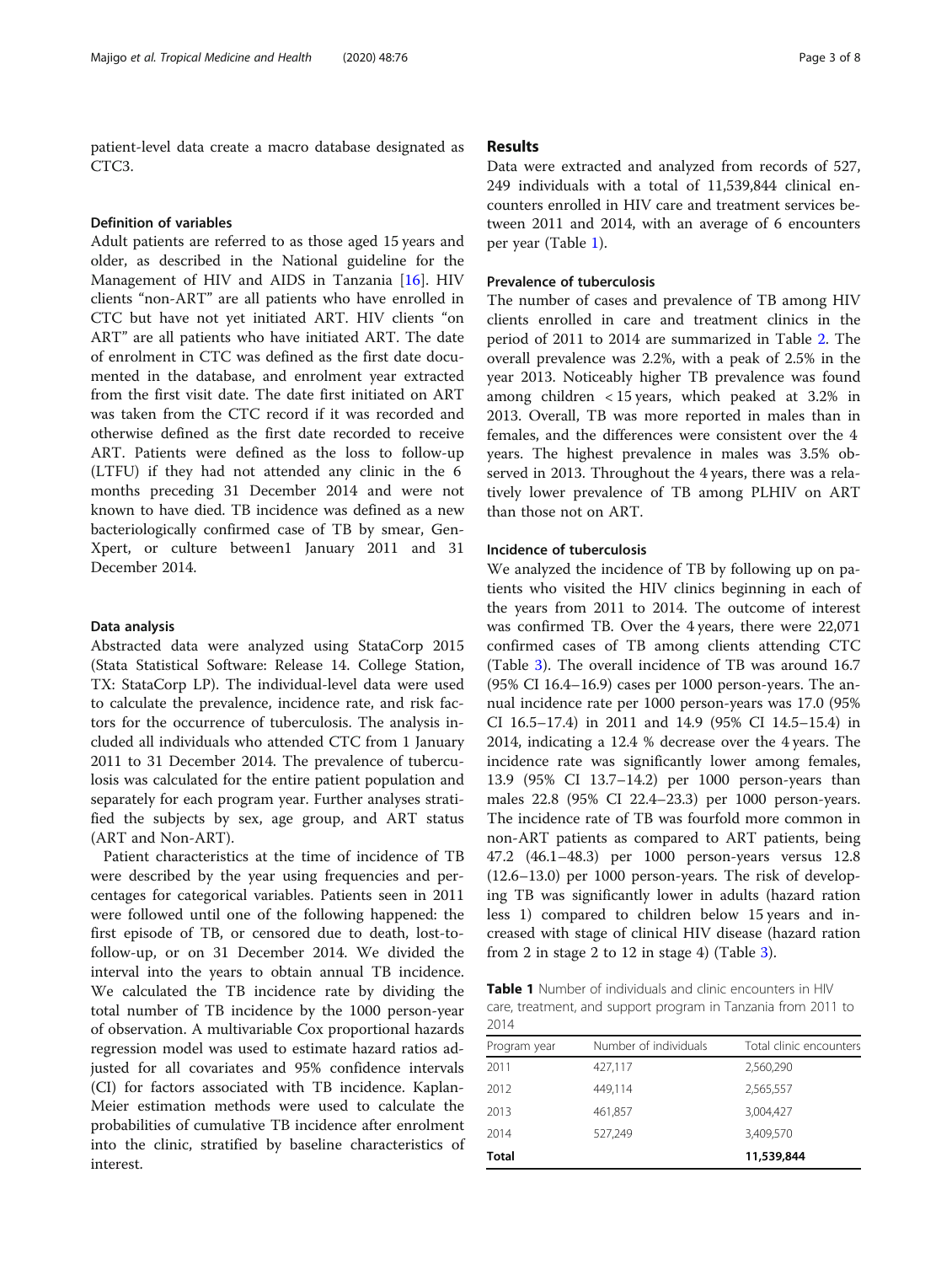| Characteristics   | 2011<br>$N$ (%) | 2012<br>$N$ (%) | 2013<br>$N$ (%) | 2014<br>$N$ (%) | Total<br>$N$ (%) |
|-------------------|-----------------|-----------------|-----------------|-----------------|------------------|
|                   |                 |                 |                 |                 |                  |
| Age group         |                 |                 |                 |                 |                  |
| $<$ 15 years      | 687(2.1)        | 784 (2.3)       | 1066(3.2)       | 854 (2.4)       | 3391 (2.5)       |
| $\geq$ 15 years   | 8078 (2.1)      | 9014(2.3)       | 10,146 (2.4)    | 9003(1.9)       | 36,241 (2.2)     |
| Sex               |                 |                 |                 |                 |                  |
| Male              | 3858 (2.9)      | 4474 (3.2)      | 5066 (3.5)      | 4681 (2.8)      | 18,079 (3.1)     |
| Female            | 4907 (1.8)      | 5324 (1.8)      | 6146(2.0)       | 5176 (1.5)      | 21,553 (1.7)     |
| <b>ART status</b> |                 |                 |                 |                 |                  |
| ART               | 1145(1.5)       | 883 (1.4)       | 630(1.2)        | 699 (1.2)       | 3357 (1.3)       |
| Non-ART           | 7620 (2.3)      | 8915 (2.4)      | 10,582 (2.6)    | 9158(2.0)       | 36,275 (2.3)     |

<span id="page-3-0"></span>

|  | Table 2 Prevalence of TB among individuals enrolled in HIV care, treatment, and support program in Tanzania from 2011 to 2014 |
|--|-------------------------------------------------------------------------------------------------------------------------------|
|--|-------------------------------------------------------------------------------------------------------------------------------|

#### Cumulative probability of TB incidence

Kaplan-Meier curves were used to assess the cumulative probability of TB incidence over time and stratified by baseline variables of age and sex. The overall probability of TB incidence was 50% by 2 years since enrollment and reached around 65% in 4 years. The hazard of TB incidence was highest in the first year of enrolment (Fig. [1](#page-4-0)).

The cumulative probability of TB incidences was similar between adults and children in the first 6 months, progressively increasing more in adults than children after 6 months. Two years after, the cumulative enrollment probability for TB incidence was 50% in children while it reached around 60% among adults (Fig. [2](#page-4-0)). There was a clear difference in the cumulative probability of TB

Table 3 Incidence of tuberculosis among individuals enrolled in HIV care, treatment, and support program in Tanzania in 2011 to 2014

| Variable           | TB cases | 1000 person-years | TB incident rate/1000 person-years (95%Cl) | Hazard ratio (95% CI)  |
|--------------------|----------|-------------------|--------------------------------------------|------------------------|
| Overall            | 22,071   | 1323.6            | 16.7 (16.4-16.9)                           |                        |
| Year of diagnosis  |          |                   |                                            |                        |
| 2011               | 5366     | 316.2             | 17.0 (16.5-17.4)                           | $\mathbf{1}$           |
| 2012               | 5254     | 317.9             | $16.5(16.1-17.0)$                          | $1.07(1.02 - 1.14)$    |
| 2013               | 6356     | 348.5             | 18.2 (17.8-18.7)                           | $1.15(1.09 - 1.21)$    |
| 2014               | 5095     | 342.3             | 14.9 (14.5-15.4)                           | $0.84(0.80 - 0.89)$    |
| Sex                |          |                   |                                            |                        |
| Male               | 9306     | 407.7             | 22.8 (22.4-23.3)                           | $\overline{1}$         |
| Female             | 12,764   | 916.9             | 13.9 (13.7-14.2)                           | $0.65(0.64 - 0.67)$    |
| <b>ART status</b>  |          |                   |                                            |                        |
| Non-ART            | 7026     | 148.9             | 47.2 (46.1-48.3)                           | $\mathbf{1}$           |
| ART                | 15,045   | 1152.7            | $12.8(12.6 - 13.0)$                        | $0.47(0.46 - 0.49)$    |
| HIV clinical stage |          |                   |                                            |                        |
|                    | 844      | 180.0             | $4.7(4.3-5.0)$                             | $\overline{1}$         |
| $\overline{2}$     | 2306     | 300.1             | $7.7(7.4 - 8.0)$                           | 2.31 (2.09-2.55)       |
| 3                  | 13,233   | 604.8             | 21.9 (21.5-22.2)                           | 10.2 (9.31-11.09)      |
| 4                  | 5214     | 216.7             | 24.1 (23.4-24.7)                           | 12.3 (11.2-12.45)      |
| Age group (years)  |          |                   |                                            |                        |
| < 15               | 2034     | 97.5              | 20.8 (20.0-21.8)                           | $\mathbf{1}$           |
| $15 - 24$          | 1210     | 70.4              | 17.2 (16.3-18.2)                           | $0.66$ $(0.63 - 0.78)$ |
| $25 - 34$          | 5514     | 323.1             | $16.9(16.4-17.3)$                          | $0.78(0.75 - 0.81)$    |
| $35 - 44$          | 7554     | 458.9             | $16.5(16.1-16.8)$                          | $0.93(0.90 - 0.97)$    |
| $45 - 54$          | 3990     | 253.9             | $15.7(15.3 - 16.2)$                        | $0.94(0.90 - 0.98)$    |
| $55+$              | 1754     | 116.9             | 15.0 (14.3-15.7)                           | $0.87(0.83 - 0.92)$    |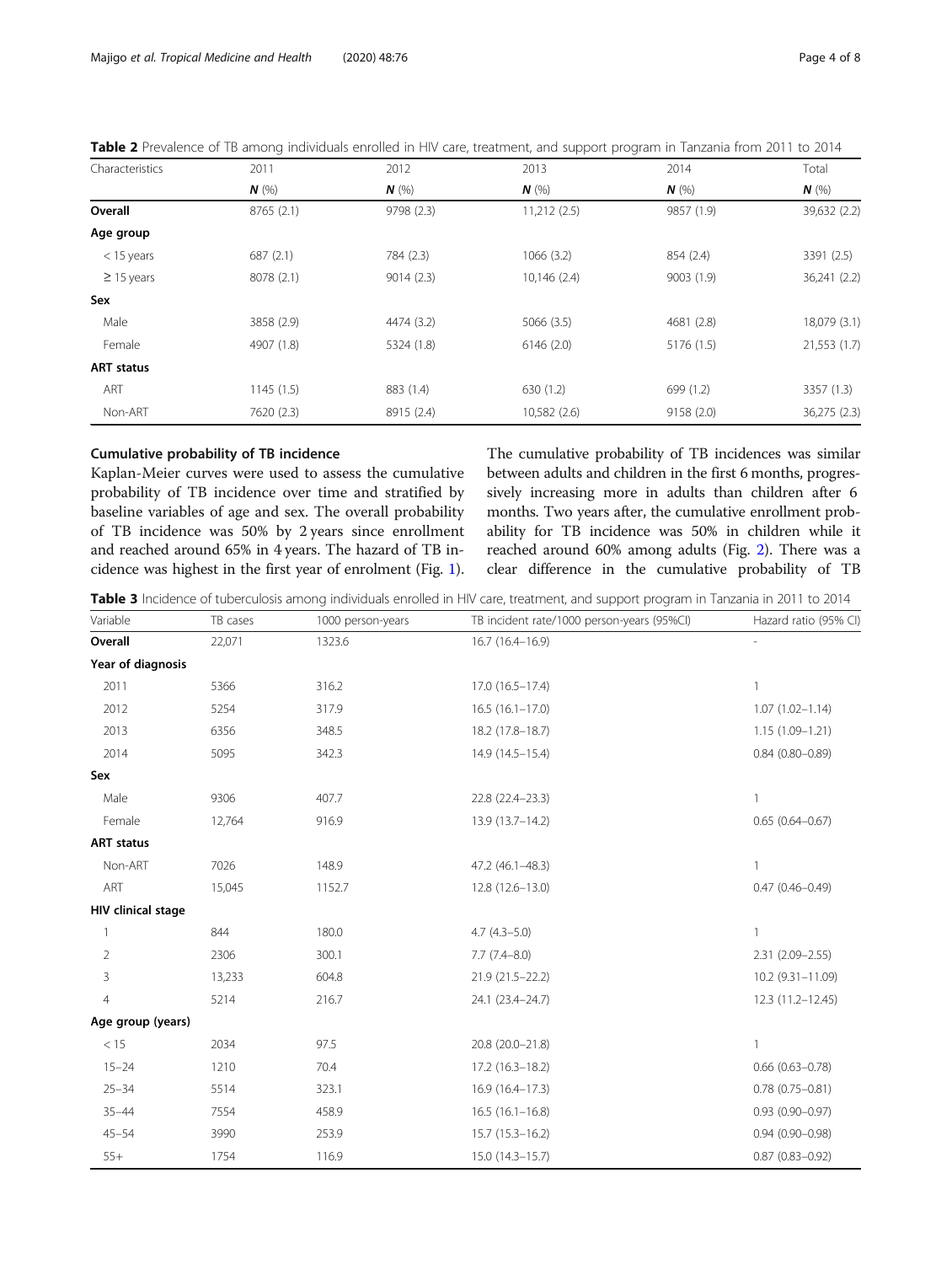<span id="page-4-0"></span>

incidence between males and females. By 6 months, the cumulative probability of TB incidence among males reached 50% compared to 25% among females, who reached 50% after 3 years (Fig. [3\)](#page-5-0).

#### Discussion

We conducted an assessment of the occurrence of a first episode of pulmonary tuberculosis (PTB), involving individuals whose first visits at HIV care and treatment services occurred between January 2011 and December 2014. As a result, the study included a total of 527,249 individuals with a total of 11,539,844 clinical encounters at health facilities implementing TB and HIV collaborative activities. The overall TB incidence rate was around 16.7 (95% CI 16.4–16.9) cases per 1000 person-years with annual incidence rate decreasing from 17.0 to 14.9 per 1000 person-years, representing around 12% decrease over the 4 years.

The observed incidence of TB in PLHIV on ART reported in this study (12.8 per 1000 person-years) is on

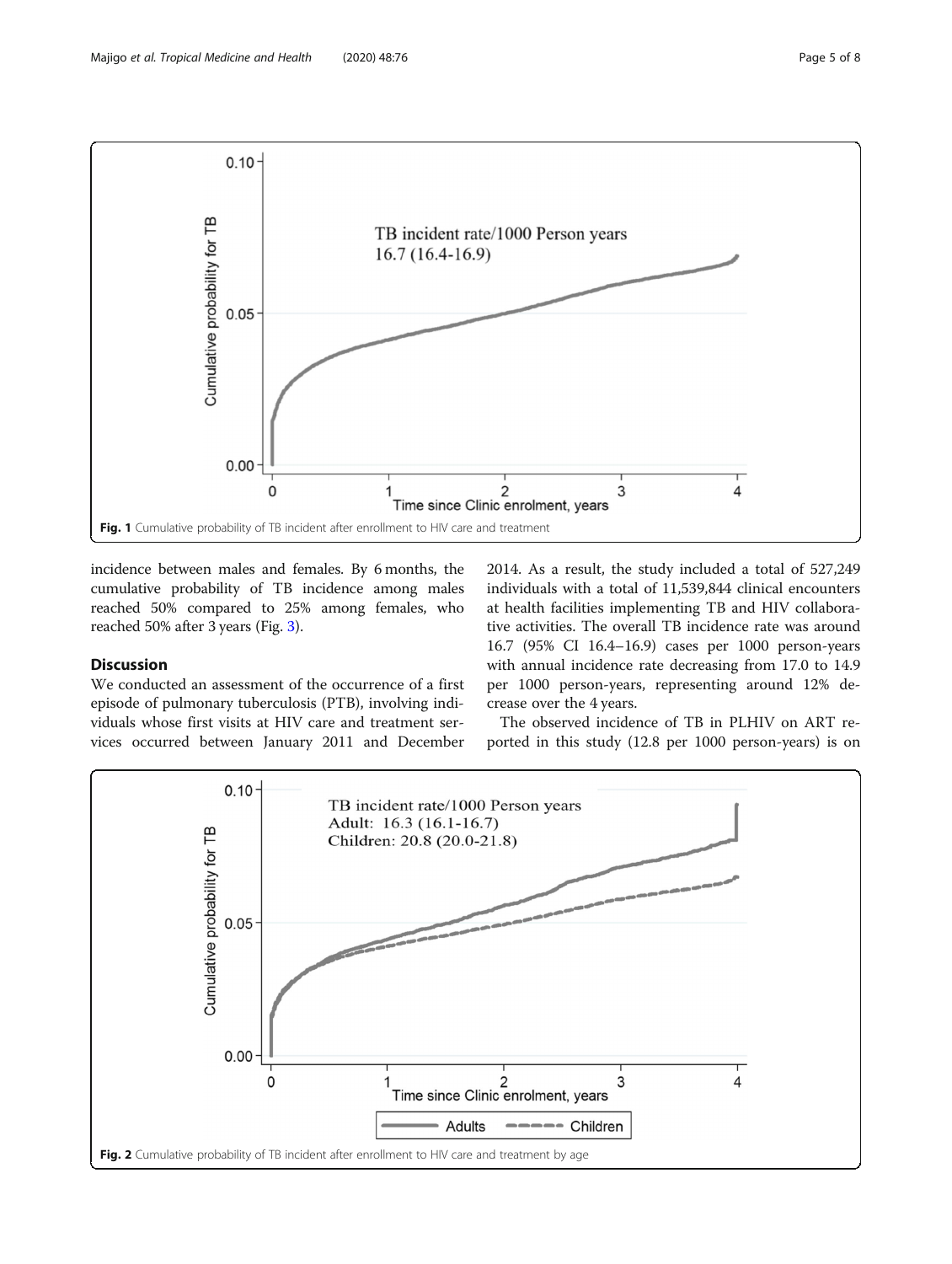<span id="page-5-0"></span>

the lower side compared to observed incidences in prior studies conducted among adults in Tanzania [[17\]](#page-6-0). The finding may be a reflection of continuous improvement in HIV and TB collaborative activities and the reduction of TB incidence in HIV programs. In support, we observed in this analysis that in patients receiving ART, the decrease in TB incidence went from 13.5 (95% CI 13.1– 14.0) per 1000 person-years in 2011 to 11.0 (95% CI 10.6–11.3) in 2014 a decrease of 19% over the 4 years. In contrast, those not on ART, the TB incidence went from 33.3 (95% CI 31.8–34.8) per 1000 person-years in 2011 to 104.9 (95% CI 99.7–110.3) per 1000 person-years in 2014, a three-fold increase in the incidence of TB. The reported incidences in other parts of African countries range from 0.9 to 7.9 cases per 100 PY [\[18](#page-6-0)–[21\]](#page-7-0).

As observed in this analysis and reported in other studies, the use of ART has a significant advantage on the reduction of incidence of TB, evidenced by a marked low incidence of TB among persons on ART compared to those not on ART [[17,](#page-6-0) [22](#page-7-0), [23\]](#page-7-0). The findings are conceivable because the TB infection and reactivation have been associated with the degree of immune suppression, which improves after the start of ART [\[24](#page-7-0)]. In individuals not on ART, HIV infection increases susceptibility to TB and is the most potent factor in transferring latent or recently acquired TB infection to active clinical diseases [[25,](#page-7-0) [26](#page-7-0)]. Our findings emphasize the need for TB preventive therapy, which has been found to reduce the risk of developing tuberculosis and prolongs survival [[27\]](#page-7-0).

The TB incidence in the current study was significantly associated with advanced HIV disease defined by

WHO clinical stages. Our findings are consistent with previous findings and support the known benefit of early HIV diagnosis and treatment [[28](#page-7-0)]. There is a much higher risk of HIV and TB co-infected patients to develop active TB either from the latent infection or rapid progression of a new infection, especially in advanced HIV disease [[29\]](#page-7-0). TB incidence as a result of immune reconstitution after initiation of ART is likely to occur in advanced HIV disease [[12,](#page-6-0) [13](#page-6-0)]. Although this study did not record immune reconstitution inflammatory syndrome, the majority of TB incidence among patients with advanced HIV disease occurred within 2 months after ART initiation, as previously observed [[12](#page-6-0), [13](#page-6-0)]

The study found a higher risk of TB among males compared to females, which is comparable to other studies [\[2,](#page-6-0) [30](#page-7-0), [31\]](#page-7-0). The most probable reason to explain this difference could be the biological differences in disease and disease presentation, which favors women [\[32](#page-7-0), [33](#page-7-0)]. Furthermore, men are more likely to report predisposing factors for TB, like smoking than females [\[34](#page-7-0)]. PLHIV, aged below 15 years, had a significantly higher risk of TB incidence than adults. However, encouragingly, the observed overall incidence of TB in children (20.8 cases per 1000 PY) is less compared to findings from a previously reported cohort study in Tanzania (5.2 cases per 100 PY) [[35\]](#page-7-0). This signifies the effort in increasing access to pediatric HIV and TB care and treatment in Tanzania [[36\]](#page-7-0).

The major strength of this study is that it drew on a large and nationally representative sample from a country with a significant burden of TB and HIV. It has provided some insights into the situation of TB in clinical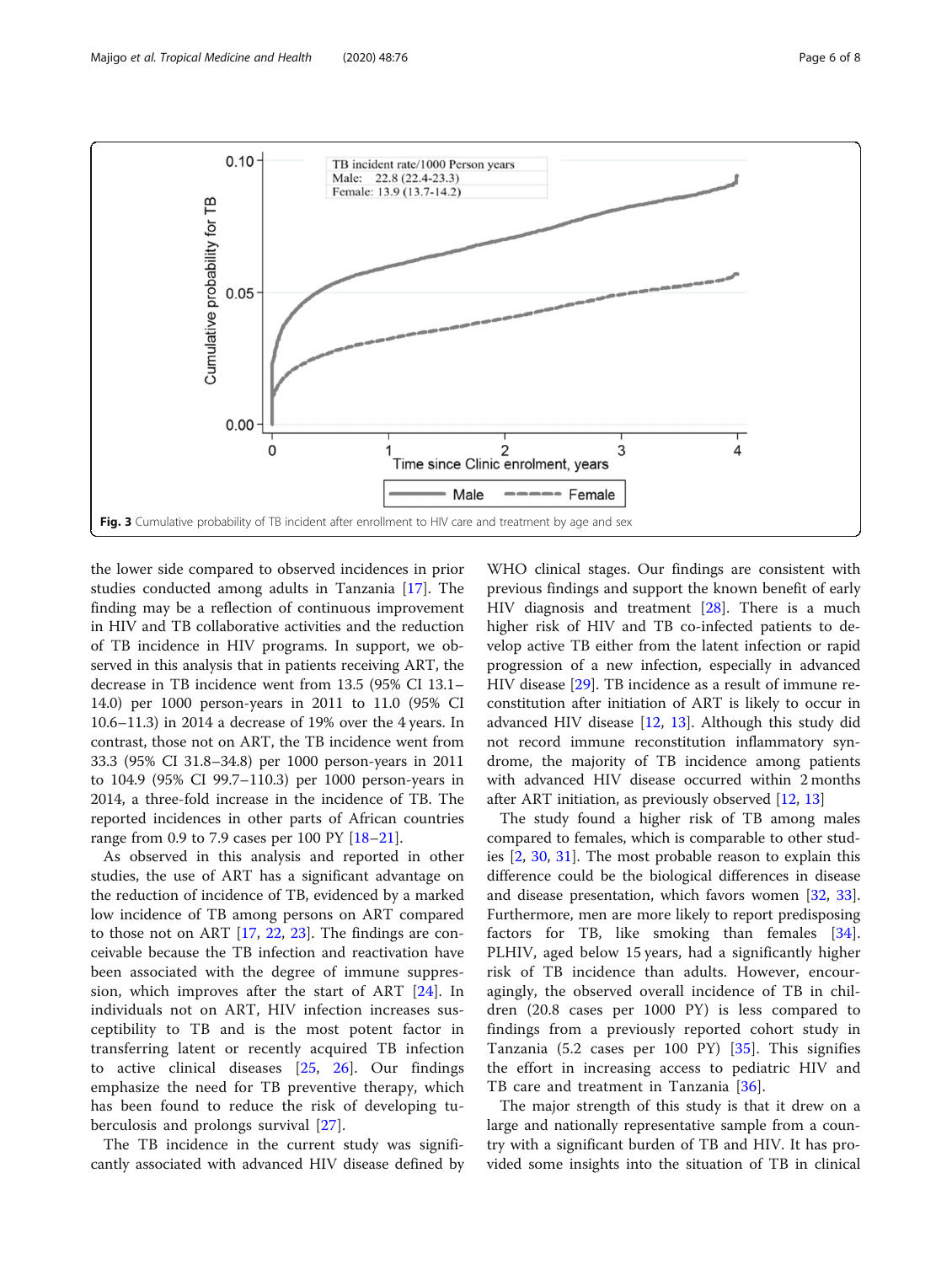<span id="page-6-0"></span>services for HIV care and treatment in Tanzania. Nevertheless, the analysis excluded patients without bacteriological confirmation, which lead to underestimation of the magnitude of TB. Besides, many of our facilities may not be able to perform a bacteriological diagnostics test, which has high sensitivity and specificity, instead of depending on radiological and clinical diagnoses. The other limitation is that the data come from the electronic CTC database, which is used in the larger and better run clinics. The situation reported here might not be the same in smaller health facilities that have not provided electronic data.

#### Conclusion

The study found an overall decrease in the incidence of TB in PLHIV and demonstrated more among those on ART, adult, female, and low HIV clinical stage. Our results reinforce the recommendation of HIV test and treat, intensified TB case findings, and TB preventive therapy for those PLHIV without active TB.

#### Abbreviations

ART: Antiretroviral therapy; CTC: Care and treatment clinics; HIV: Human immunodeficiency virus; PLHIV: People living with HIV; TB: Tuberculosis; WHO: World Health Organization

#### Acknowledgements

We wish to acknowledge the contribution of all health care providers at District and Health care facility levels in generating and compilation of data at their respective levels of service delivery. We also wish to thank all staff from the Epidemiology Unit of the National AIDS Control Programme for the ultimate compilation and analysis of data at the national level.

#### Authors' contributions

GS, JN, SV, and TJ were involved in preparing the study protocol. GS was the overall coordinator of the study, while JN, SV, and TJ performed statistical analyses. MM, MIM, JM, AJ, AR, NM, AR, and WM were involved in various stages of study from reviewing the protocol, reviewing the results and preparation of the manuscript. All authors jointly prepared and approved the final manuscript.

#### Funding

Funding came from The Ministry of Health, Community Development, Gender, Elderly and Children (MHCDGC) through National AIDS Control Programme with further support from Centres for Disease Control (CDC) and World Health Organization (WHO).

#### Availability of data and materials

The raw data supporting the findings can be accessed on reasonable request to the Head of the Epidemiology Unit of the National AIDS Control Programme.

#### Ethics approval and consent to participate

The data was collected by health facilities providing HIV care and treatment services and managed by the Epidemiology Unit of National AIDS Control Programme using the National Guidelines for HIV Care and Treatment, in which ethical issues are strongly advocated.

#### Consent for publication

Not applicable

#### Competing interests

The authors declare that they have no competing interests.

#### Author details

<sup>1</sup>Department of Microbiology and Immunology, School of Medicine, Muhimbili University of Health and Allied Sciences, Dar es Salaam, Tanzania. <sup>2</sup>National AIDS Control Programme, Ministry of Health, Community Development, Gender, Elderly and Children, Dar es Salaam, Tanzania. <sup>3</sup> London School of Hygiene and Tropical Medicine and National Institute for Medical Research, Mwanza, Tanzania.

#### Received: 30 March 2020 Accepted: 24 August 2020 Published online: 04 September 2020

#### References

- 1. Mungrue K, Beharry A, Kalloo J, Mahabir S, Maraj T, Ramoutar R, et al. Trends in HIV/TB co-infection in Trinidad and Tobago for the period 1998-2007. J Int Assoc Physicians AIDS Care. 2009;8(3):170–5.
- 2. BMd C, Monteiro AJ, RdJ PN, Grangeiro TB, Frota CC. Factors related to HIV/ tuberculosis co-infection in a Brazilian reference hospital. Braz J Infect Dis. 2008;12(4):281–6.
- 3. Alexander PE, De P. The emergence of extensively drug-resistant tuberculosis (TB): TB/HIV co-infection, multidrug-resistant TB and the resulting public health threat from extensively drug-resistant TB, globally and in Canada. Can J Infect Dis Med Microbiol. 2007;18(5): 289–91.
- 4. Organization WH. Global tuberculosis report 2015, vol. 2015; 2015.
- 5. Organization WH. Global tuberculosis report 2018. 2018.
- 6. United Republic of Tanzania MoH, Community Development, Gender, Elderly and Children. National Tuberculosis and Leprosy Programme. Annual report. 2017.
- 7. Lawn SD, Harries AD, Anglaret X, Myer L, Wood R. Early mortality among adults accessing antiretroviral treatment programmes in sub-Saharan Africa. AIDS. 2008;22(15):1897–908.
- 8. Kumarasamy N, Venkatesh KK, Devaleenol B, Poongulali S, Yephthomi T, Pradeep A, et al. Factors associated with mortality among HIV-infected patients in the era of highly active antiretroviral therapy in southern India. Int J Infect Dis. 2009;14(2):e127–31.
- 9. Komati S, Shaw PA, Stubbs N, Mathibedi MJ, Malan L, Sangweni P, et al. Tuberculosis risk factors and mortality for HIV-infected persons receiving antiretroviral therapy in South Africa. AIDS. 24(12):1849–55.
- 10. Mwinga A, Hosp M, Godfrey-Faussett P, Quigley M, Mwaba P, Mugala BN, et al. Twice weekly tuberculosis preventive therapy in HIV infection in Zambia. AIDS. 1998;12(18):2447–57.
- 11. De Pinho AMS-LG, Harrison LH, Schechter M. Chemoprophylaxis for tuberculosis and survival of HIV-infected patients in Brazil. Aids. 2001;15(16): 2129–35.
- 12. Lawn SDBM, Wood R. Tuberculosis among HIV-infected patients receiving HAART: long term incidence and risk factors in a South African cohort. AIDS. 2005;19:2109–16.
- 13. Badri MWD, Wood R. Effect of highly active antiretroviral therapy on incidence of tuberculosis in South Africa: a cohort study. Lancet. 2002; 359(9323):2059–64.
- 14. C TB. Interim policy on collaborative TB/HIV activities. Geneva: Switzerland; 2004.
- 15. Organization WH. WHO policy on collaborative TB/HIV activities: guidelines for national programmes and other stakeholders. In: WHO policy on collaborative TB/HIV activities: guidelines for national programmes and other stakeholders 2012; 2012.
- 16. Ramadhani A, Josiah RM, Rwebembera A, Msuya EL, Swai R, Urassa P, et al. National Guidelines for the Management of HIV and AIDS. Ministry of Health and Social Welfare; 2012.
- 17. Enju L, MAKUBI A, DRAIN P, SPIEGELMAN D, SANDO D, Nan L, et al. Tuberculosis incidence rate and risk factors among HIV-infected adults with access to antiretroviral therapy in Tanzania. AIDS (London, England). 2015; 29(11):1391.
- 18. Kufa T, Mabuto T, Muchiri E, Charalambous S, Rosillon D, Churchyard G, et al. Incidence of HIV-associated tuberculosis among individuals taking combination antiretroviral therapy: a systematic review and meta-analysis. PLoS One. 2014;9(11):e111209.
- 19. Dembele M, Saleri N, Carvalho AC, Saouadogo T, Hien AD, Zabsonre I, et al. Incidence of tuberculosis after HAART initiation in a cohort of HIV-positive patients in Burkina Faso. Int J Tuberc Lung Dis. 2010;14(3):318–23.